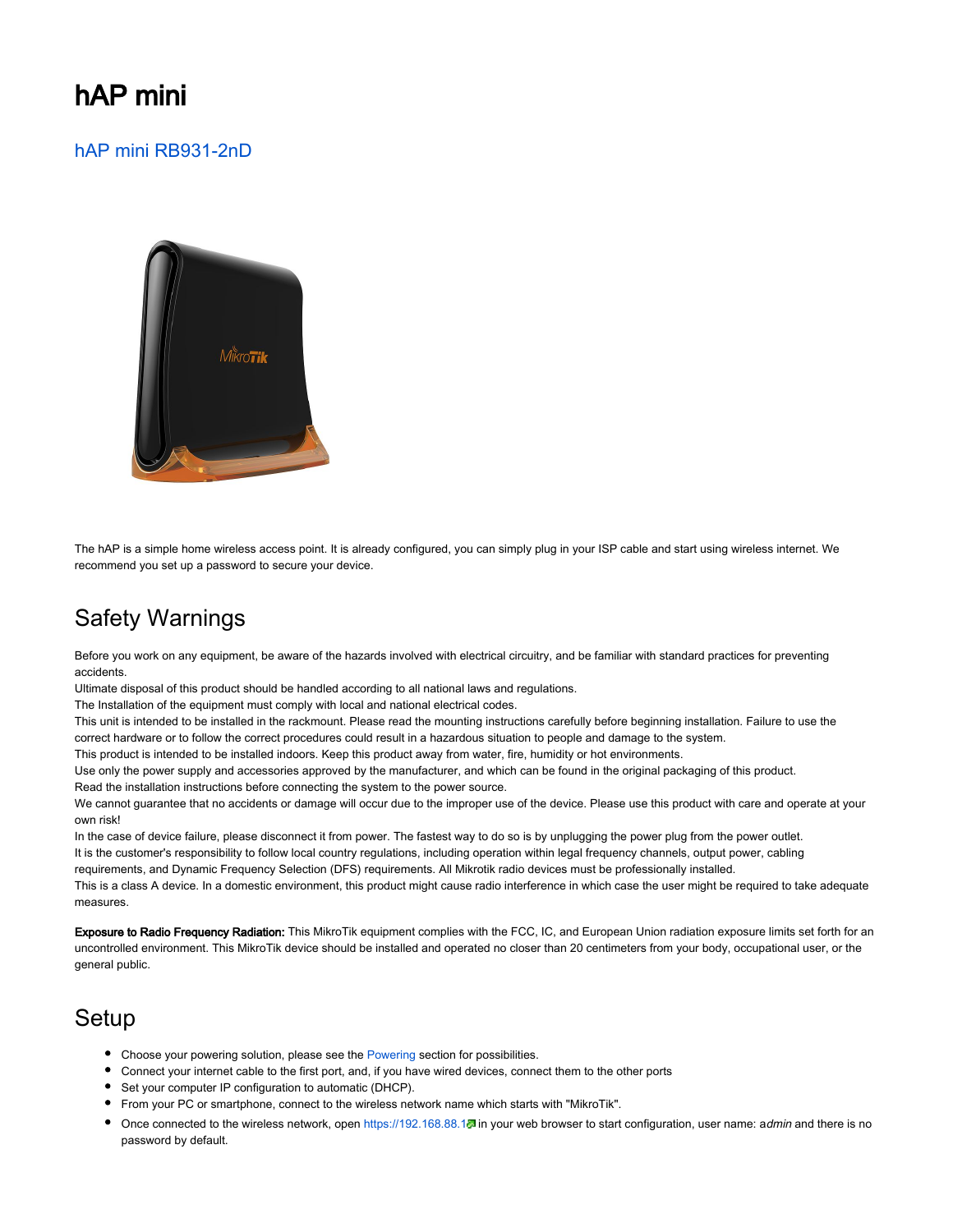- When using a mobile application choose Quick setup and it will guide you through all necessary configuration in six easy steps.
- We recommend clicking the "Check for updates" button and updating your RouterOS software to the latest version to ensure the best performance and stability.
- Choose your country, to apply country regulation settings and set up your password on the screen that loads.

## <span id="page-1-0"></span>Powering

The device accepts powering from the microUSB port. The port itself doesn't function as a standard microUSB port for data, it is only used for power. You can use any standard 0.5 - 2A USB adapter that usually comes with smartphones. One 5V 0.7A USB charger is included in the box. The power consumption under maximum load can reach 3.5W.

# MikroTik mobile app

Use the MikroTik smartphone app to configure your router in the field, or to apply the most basic initial settings for your MikroTik home access point.



- 1. Scan QR code and choose your preferred OS.
- 2. Install and open application.
- 3. By default, the IP address and user name will be already entered.
- 4. Click Connect to establish a connection to your device through a wireless network.
- 5. Choose Quick setup and application will guide you through all basic configuration settings in a couple of easy steps.
- 6. An advanced menu is available to fully configure all necessary settings.

## **Configuration**

RouterOS includes many configuration options in addition to what is described in this document. We suggest starting here to get yourself accustomed to the possibilities: [https://mt.lv/help.](https://mt.lv/help) In case IP connection is not available, the Winbox tool [\(https://mt.lv/winbox](https://mt.lv/winbox)) can be used to connect to the MAC address of the device from the LAN side (all access is blocked from the internet port by default). For recovery purposes, it is possible to boot the device for reinstallation, see section [Buttons and jumpers](#page-1-1).

## Extension slots and ports

- The Ethernet ports are connected through a switch chip, can be configured individually and support automatic cross/straight cable correction (Auto MDI/X), so you can use either straight or cross-over cables for connecting to other network devices.
- The Integrated wireless module which supports AP/CPE/P2P/Repeater modes.

## Mounting

The device is designed to be used indoors and placed on a flat surface with all needed cables connecting to the back of the unit. The IPX rating scale of this device is IPX0. We recommend using Cat6 shielded cables. Warning! This equipment should be installed and operated with a minimum distance of 20 cm between the device and your body. Operation of this equipment in the residential environment could cause radio interference.

# <span id="page-1-1"></span>Buttons and jumpers

RouterBOOT reset button has the following functions:

Hold the button before powering on the device, and at power-up, the button will force load the backup boot loader. Continue holding the button for the other two functions of this button.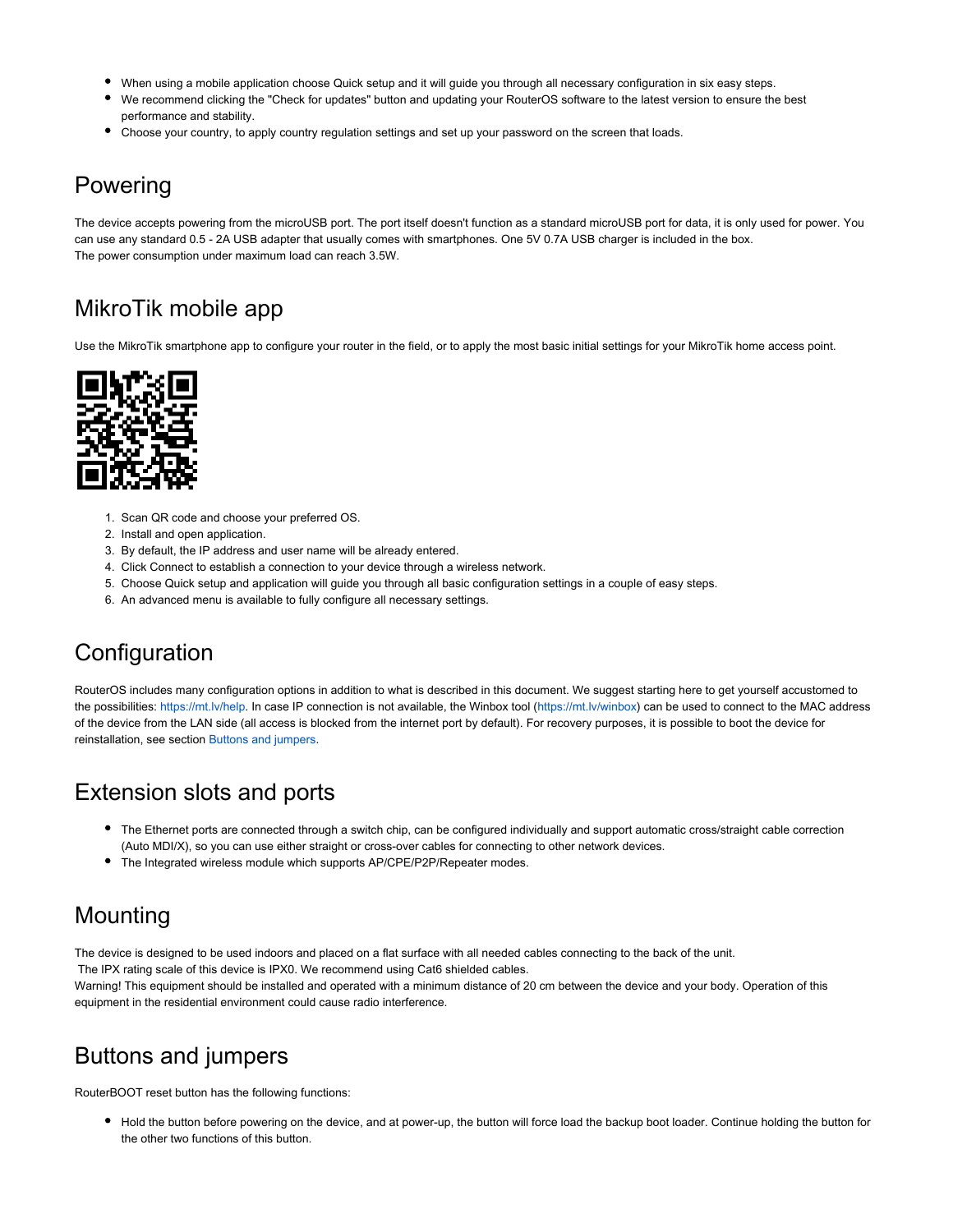- Release the button when green LED starts flashing, to reset RouterOS configuration. To not load the backup boot loader, you can start holding the button after power is already applied.
- Release the button after LED is no longer flashing (~20 seconds) to cause the device to look for Netinstall servers (required for reinstalling RouterOS over the network).

Regardless of the above option used, the system will load the backup RouterBOOT loader if the button is pressed before power is applied to the device. Useful for RouterBOOT debugging and recovery.

## Operating system support

The device supports RouterOS software with the version number v6 at or above what is indicated in the RouterOS menu /system resource. Other operating systems have not been tested.

## **Notice**

- The Frequency band 5.470-5.725 GHz isn't allowed for commercial use.
- In case WLAN devices work with different ranges than the above regulations, then a customized firmware version from the manufacturer/supplier is required to be applied to the end-user equipment and also prevent the end-user from reconfiguration.
- For Outdoor Usage: End-user requires approval/license from the NTRA.
- Datasheet for any device is available on the official manufacturer website.
- Products with the letters "EG" at the end of their serial number have their wireless frequency range limited to 2.400 2.4835 GHz, the TX power is limited to 20dBm (EIRP).
- Products with the letters "EG" at the end of their serial number have their wireless frequency range limited to 5.150 5.250 GHz, the TX power is limited to 23dBm (EIRP).
- Products with the letters "EG" at the end of their serial number have their wireless frequency range limited to 5.250 5.350 GHz, the TX power is limited to 20dBm (EIRP).

Please make sure the device has a lock package (firmware version from the manufacturer) which is required to be applied to the end-user equipment to prevent the end-user from reconfiguration. The product will be marked with country code "-EG". This device needs to be upgraded to the latest version to ensure compliance with local authority regulations! It is the end users responsibility to follow local country regulations, including operation within legal frequency channels, output power, cabling requirements, and Dynamic Frequency Selection (DFS) requirements. All MikroTik radio devices must be professionally installed.

To avoid pollution of the environment, please separate the device from household waste and dispose of it in a safe manner, such as in /∖ designated waste disposal sites. Familiarize yourself with the procedures for the proper transportation of the equipment to the designated disposal sites in your area.

# Federal Communication Commission Interference Statement

#### FCC ID:TV7931-2ND

This equipment has been tested and found to comply with the limits for a Class B digital device, pursuant to Part 15 of the FCC Rules. These limits are designed to provide reasonable protection against harmful interference in a residential installation.

This equipment generates, uses and can radiate radio frequency energy and, if not installed and used in accordance with the instructions, may cause harmful interference to radio communications. However, there is no guarantee that interference will not occur in a particular installation. If this equipment does cause harmful interference to radio or television reception, which can be determined by turning the equipment off and on, the user is encouraged to try to correct the interference by one of the following measures:

- Reorient or relocate the receiving antenna.
- Increase the separation between the equipment and receiver.
- Connect the equipment into an outlet on a circuit different from that to which the receiver is connected.
- Consult the dealer or an experienced radio/TV technician for help.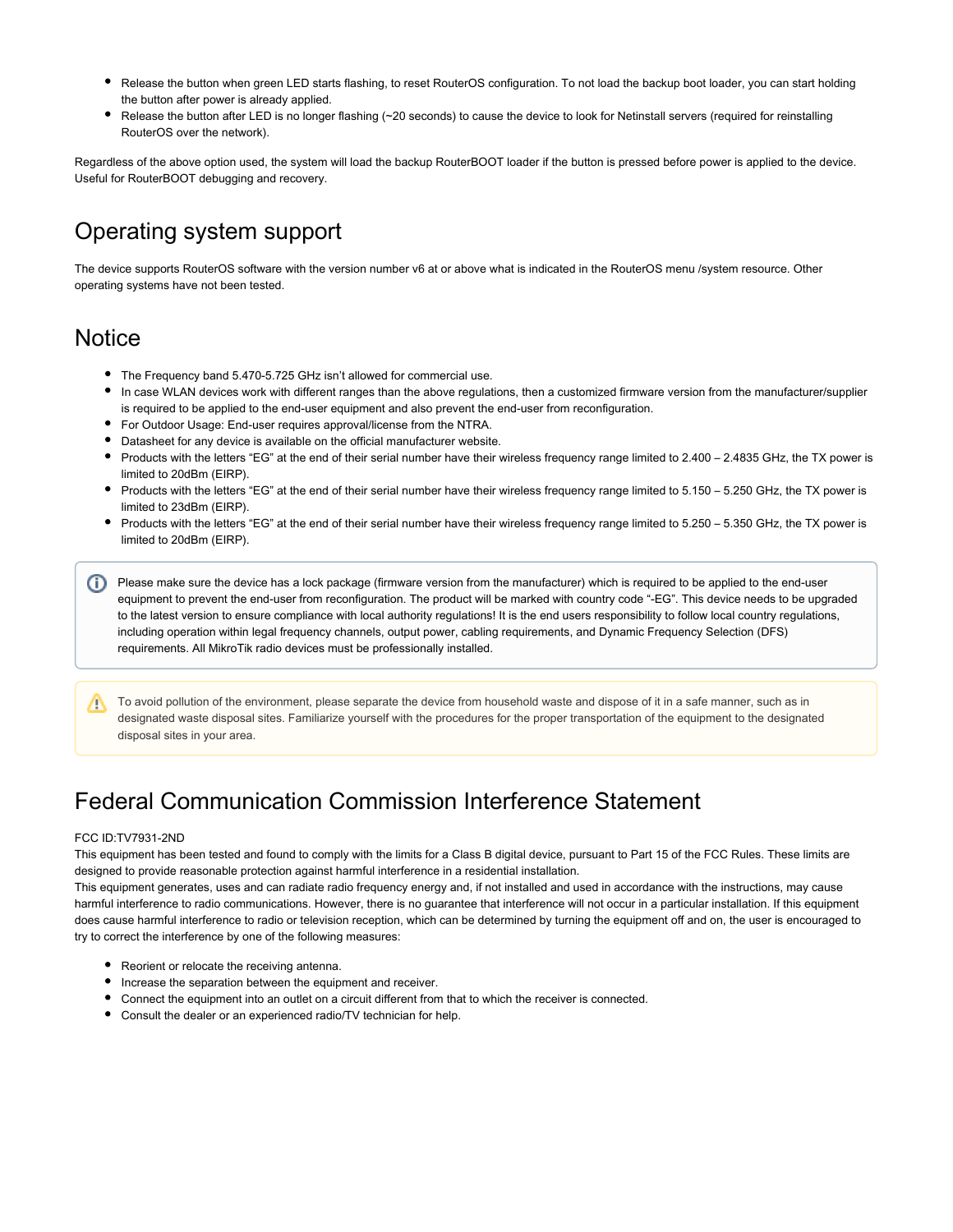FCC Caution: Any changes or modifications not expressly approved by the party responsible for compliance could void the user's authority to operate this equipment.

This device complies with Part 15 of the FCC Rules. Operation is subject to the following two conditions: (1) This device may not cause harmful interference, and (2) this device must accept any interference received, including interference that may cause undesired operation. This device and its antenna must not be co-located or operation in conjunction with any other antenna or transmitter.

#### IMPORTANT: Exposure to Radio Frequency Radiation.

This equipment complies with the FCC RF radiation exposure limits set forth for an uncontrolled environment. This equipment should be installed and operated with a minimum distance of 20 cm between the radiator and any part of your body.

## Innovation, Science and Economic Development Canada

#### IC:7442A-9312ND

This device complies with Industry Canada's license-exempt RSS standard(s). Operation is subject to the following two conditions: (1) this device may not cause interference, and (2) this device must accept any interference, including interference that may cause undesired operation of the device. Le présent appareil est conforme aux CNR d'Industrie Canada applicables aux appareils radio exempts de licence. L'exploitation est autorisée aux deux conditions suivantes : (1) l'appareil ne doit pas produire de brouillage, et (2) l'utilisateur de l'appareil doit accepter tout brouillage radioélectrique subi, même si le brouillage est susceptible d'en compromettre le fonctionnement.

This Class B digital apparatus complies with Canadian ICES-003.

Cet appareil numérique de la classe [B] est conforme à la norme NMB-003 du Canada.

CAN ICES-003 (B) / NMB-003 (B)

#### IMPORTANT: Exposure to Radio Frequency Radiation.

This equipment complies with the IC radiation exposure limits set forth for an uncontrolled environment. This equipment should be installed and operated with a minimum distance of 20 cm between the radiator and any part of your body.

Cet équipement est conforme aux limites d'exposition au rayonnement IC définies pour un environnement non contrôlé. Cet équipement doit être installé et utilisé à une distance minimale de 20 cm entre le radiateur et toute partie de votre corps.

# UKCA marking UK  $\Box$

## Eurasian Conformity Mark

| Частотный диапазон | Мощность передатчика |
|--------------------|----------------------|
| 2400-2483.5 МГц    | ≤100 мВт             |

\*Доступные частотные каналы могут различаться в зависимости от модели продукта и сертификации.

Информация о дате изготовления устройства указана в конце серийного номера на его наклейке через дробь. Первая цифра означает номер года (последняя цифра года), две последующие означают номер недели.

Изготовитель: Mikrotikls SIA, Aizkraukles iela 23, Riga, LV-1006, Латвия, [support@mikrotik.com.](mailto:support@mikrotik.com) Сделано в Китае, Латвии или Литве. Cм. на упаковке.

Для получения подробных сведений о гарантийном обслуживании обратитесь к продавцу. Информация об импортерах продукции MikroTik в Российскую Федерацию: <https://mikrotik.com/buy/europe/russia>

Продукты MikroTik, которые поставляются в Евразийский таможенный союз, оцениваются с учетом соответствующих требований и помечены знаком EAC, как показано ниже: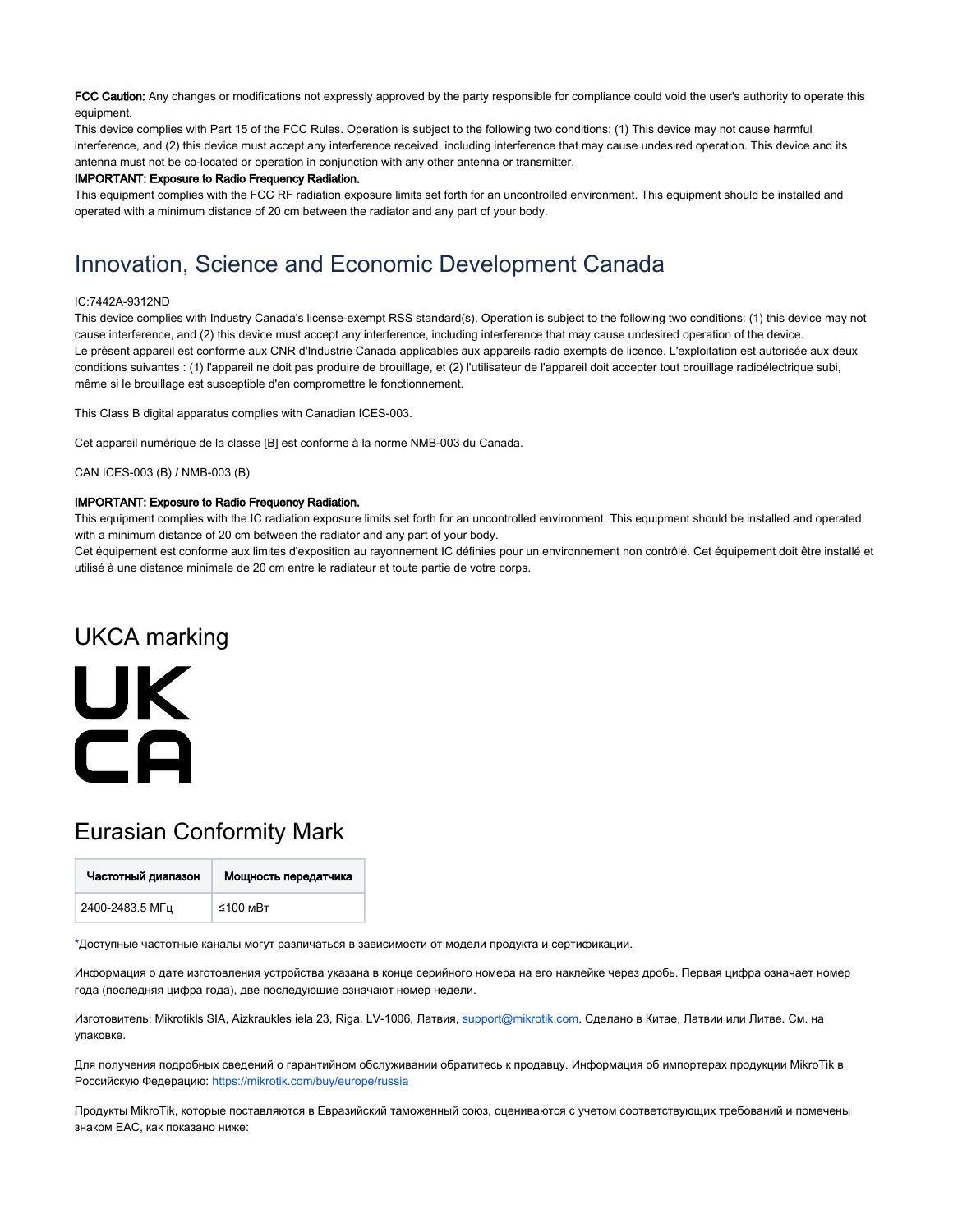# Norma Oficial Mexicana

Rango de frecuencia (potencia de salida máxima): 2400-2483.5 MHz (30 dBm). Los canales de frecuencia disponibles pueden variar según el modelo y la certificación del producto.

EFICIENCIA ENERGETICA CUMPLE CON LA NOM-029-ENER-2017.

La operacion de este equipo esta sujeta a las siguientes dos condiciones:

- Es posible que este equipo o dispositivo no cause interferencia perjudicial y.
- Este equipo debe aceptar cualquier interferencia, incluyendo la que pueda causar su operacion no deseada.

Fabricante: Mikrotikls SIA, Brivibas gatve 214i, Riga, LV-1039, Latvia.

País De Origen: Letonia; Lituania; China (Republica Popular); Estados Unidos De America; Mexico.

Por favor contacte a su distribuidor local para preguntas regionales específicas. La lista de importadores se puede encontrar en nuestra página de inicio – <https://mikrotik.com/buy/latinamerica/mexico>.

# The National Commission for the State Regulation of Communications and Informatization by Ukraine

Виробник: Mikrotikls SIA, Brivibas gatve 214i Рига, Латвія, LV1039.

Робоча частота (Максимальна вихідна потужність): 2400-2483.5 МГц (20 дБм).

Справжнім Mikrotikls SIA заявляє, що маршрутизатор відповідає основним вимогам та іншим відповідним положенням директиви 2014 ∧ /53/EC, а також суттєвим вимогам Технічного регламенту радіообладнання, затвердженого постановою Кабінету Міністрів України від 24 травня 2017 року № 355.

Для експлуатації в Україні необхідно отримати дозвіл на експлуатацію у порядку, затвердженому рішенням НКРЗІ від 01.11.2012 № 559, зареєстрованому в Міністерстві юстиції України 03.01.2013 за № 57/22589.

# CE Declaration of Conformity

Manufacturer: Mikrotikls SIA, Brivibas gatve 214i Riga, Latvia, LV1039.

Hereby, Mikrotīkls SIA declares that the radio equipment type RB931-2nD is in compliance with Directive 2014/53/EU. The full text of the EU declaration of conformity is available at the following internet address: <https://mikrotik.com/products><sup>53</sup>

## Frequency bands terms of use

| Frequency range (for applicable models)   Channels used   Maximum Output Power (EIRP)   Restriction |          |        |                                                        |
|-----------------------------------------------------------------------------------------------------|----------|--------|--------------------------------------------------------|
| 2400-2483.5 MHz                                                                                     | $1 - 13$ | 20 dBm | Without any restriction to use in all EU Member States |

\* It is the customer's responsibility to follow local country regulations, including operation within legal frequency channels, output power, cabling requirements, and Dynamic Frequency Selection (DFS) requirements. All Mikrotik radio devices must be professionally installed!